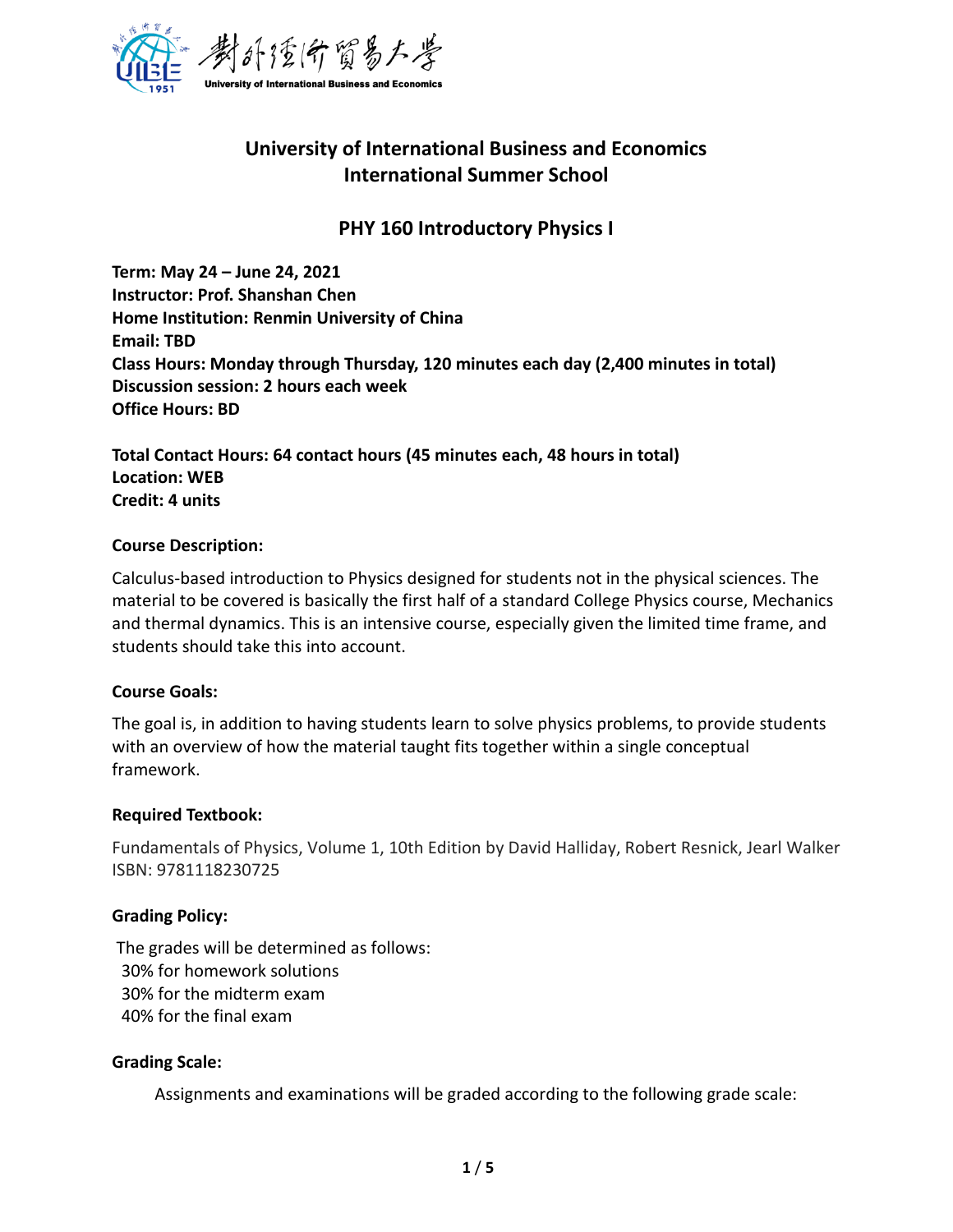

|    | 90-100    |   | 72-74    |
|----|-----------|---|----------|
| А- | 85-89     |   | 68-71    |
| B+ | 82-84     | - | 64-67    |
| B  | 78-81     |   | 60-63    |
| В- | $75 - 77$ |   | below 60 |

#### **Online Learning**:

Online learning provides unique opportunities and challenges, because the mode of course delivery won't occur in a traditional classroom environment during a regularly scheduled time. Success in online courses depends on the following four factors:

**Self-Motivation**. Many students are attracted to online courses because of the freedom and flexibility that distance learning offers. With this freedom, however, comes added responsibility to keep up on assignments and class discussion. Realize that online courses traditionally require MORE homework time to compensate for the lack of inclass contact time. Successful students tend to replicate the schedule of face-to-face classes by setting aside a certain time each day to watch the lecture videos, read through the required readings, to respond to discussion on Blackboard, and work on assignments. You are responsible for understanding the material found in the e-text, and related resources, although your classmates and instructor are more than willing to help you with any concepts you find confusing or difficult.

**Establishing your Workflow**. It may help your approach to the course to understand that this course is very systematically laid out. This is a condensed, summer session course, so the activities and deadlines happen at a quicker pace than a longer semester, but in general, I have designed the course in a way to help you replicate the structure of face-to-face courses as well as to incentivize learning through steady and consistent work habits. Please use the course schedule to orient yourself throughout the semester.

This course is deliberately designed to prevent putting off assignments until the end of the session because it is not possible to complete the work of a semester in a few days or even a week. The schedule is also not ideal for students who hope to complete all assignments for the week on the day of the deadlines. It is a reasonable expectation that you may find yourself overwhelmed, stressed out, and likely doing poor work if you try to do everything for a week on the date things are due. The deadlines are designed to give you some flexibility during the week, while still asking you to keep yourself on track to complete the session's work. It is designed with your success in mind!

**Active Participation**. The only way your participation can be felt in this course format is for you to communicate through postings in the Discussion Board on Blackboard. The forums are very much a student-driven activity and the quality of discussion primarily depends upon you! This may be somewhat new for you if you prefer to sit back and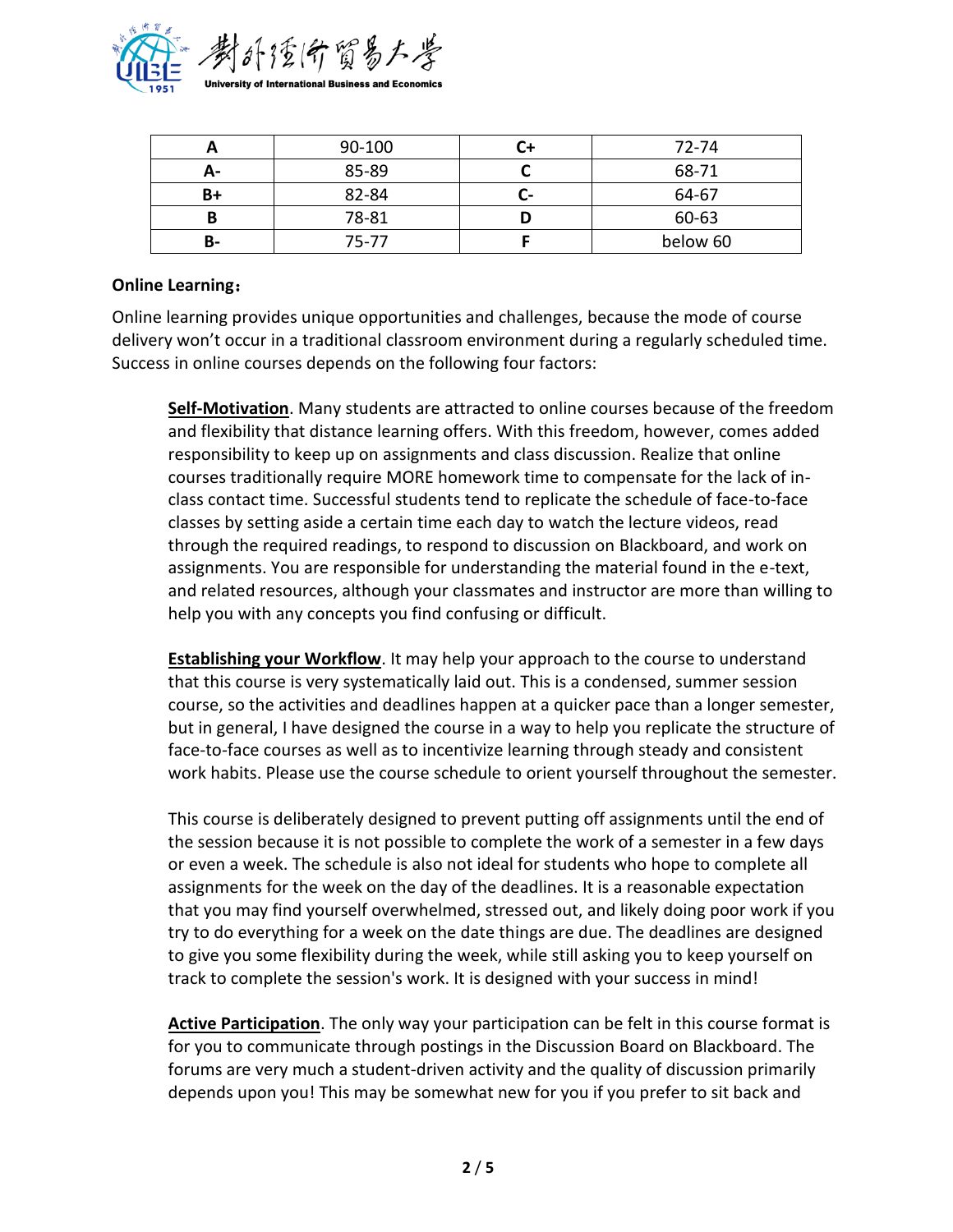

listen in traditional classroom situations. There is a minimum of one posting on each Discussion Forum, but I hope you plan on participating even more than that. Credit for forum postings will be evaluated on when you post and the quantity and quality of your responses. Plan on getting actively involved early on with each discussion, keeping up with the new postings of your classmates each day. You are encouraged to think about the ideas of classmates by offering support or alternative views, or you may choose to start your own thread of new dialogue. Keep your dialogue courteous and civil. Any consistent non-professional dialogue occurring in the forums could result in a warning from the instructor and possible removal from the course roster.

**Persistence Through Technical Difficulties**. In any online course, there are bound to be technical problems that arise—the platform may be down, your computer may get a virus, you may accidentally log off during a test, etc. Realize that you have a variety of options to work through those problems.

It's a good idea to account for technical difficulties particularly in your timeline for important deadlines—complete things in advance so that you aren't relying on technology to work perfectly! If you can't figure a way out of a certain situation, or have any questions regarding course assignments, please contact me, and we'll work it out. I will do my best to respond to you within 24 hours of any e-mail.

### **Academic Honesty:**

Students are expected to maintain high standards of academic honesty. The work you produce in this class should be the product of your own time in reading, thinking, and writing. Any academic misconduct of any type, especially cheating on an exam, will automatically trigger: (1) expulsion from the course; (2) the issuance of a failing grade for the course, (3) the issuance of a formal report about the student's misconduct to the student's home university, and (4) any other disciplinary or administrative action deemed appropriate by Professor Chen and the leaders of UIBE. Students are allowed to co-operate on, but not copy, homework exercises.

### **Deadline Policy:**

Summer school is very intense and to best ensure your success in this class, students must be proactive in their work. This means that you should not only be disciplined about completing assigned reading and assignments in a timely way, but also that you reach out to me when you have questions.

All work in the class will have a reasonable "window" of time within which to complete it, and because of the limit of a 5-week semester, we don't have a lot of room.

### **Communication:**

Let me know if something is not clear. Let me know if there is a reason you are missing class. Let me know if you need more help—we can schedule some office hours via Zoom. I want you to succeed in learning the material. If something is not working for you, I am not able to do anything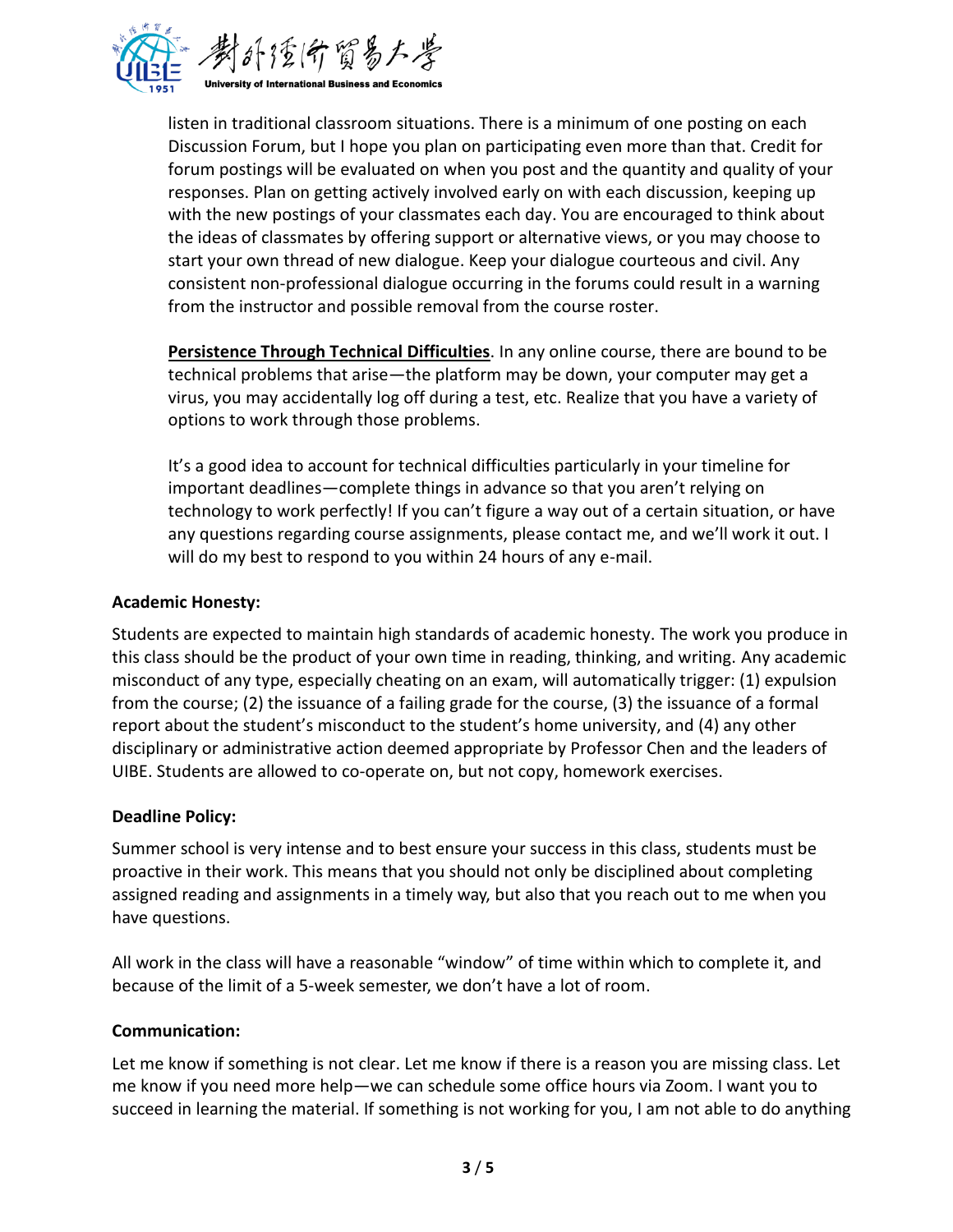

about it if I don't know about it.

Please e-mail for an appointment via Zoom if you would like to talk "live." Alternatively, we can also communicate via e-mail, particularly if you just have a quick question When you e-mail, please be sure to include the class (PHY 160) in your e-mail subject and to include your own name in the body of the e-mail message as well as a clear description of the issue you're asking me about.

Please get in the habit of using the more formal environment of e-mail or Zoom! I am usually able to respond to e-mail within 24 hours, however, should 24 hours pass by and you have not received a response from me, please contact me again.

### **Detailed Description of the Course Requirements:**

### Homework: (on Blackboard)

This course is designed to build knowledge over time. You can help yourself succeed by keeping on top of the reading and reviewing your notes daily…cramming has proven to be an ineffective way to learn the material!

## Discussion:

The topics are designed to help you stay on track by facilitating your interaction with a peer group with whom you can discuss course materials ranging from information and data to "big picture" issues. Depending on the size and constitution of the class, these discussions will either take place electronically or via Zoom.

### Exams: (on Blackboard)

There will be a final exam at the end of the semester. It will consist of both the written material we have covered in class.

### Missed Exams:

In the event that you must miss a exam, please let me know as much in advance as possible. In the case of illness or emergency, you may be eligible to make-up one quiz or exam. Please see me upon your return to class and be prepared to provide written documentation. No make-ups will be offered for unexcused absences.

### **Course Schedule:**

**Day 1, Mon: Chapters 1&2 Measurement and Motion along a straight line**

**Day 2, Tues: Chapters 2&3 Motion along a straight line and Vectors**

**Day 3, Wed: Chapters 4 Motion in Two and Three Dimensions**

**Day 4, Thurs: Chapter 5 Force and Motion I**

**Day 5, Mon: Chapter 6 Force and Motion II**